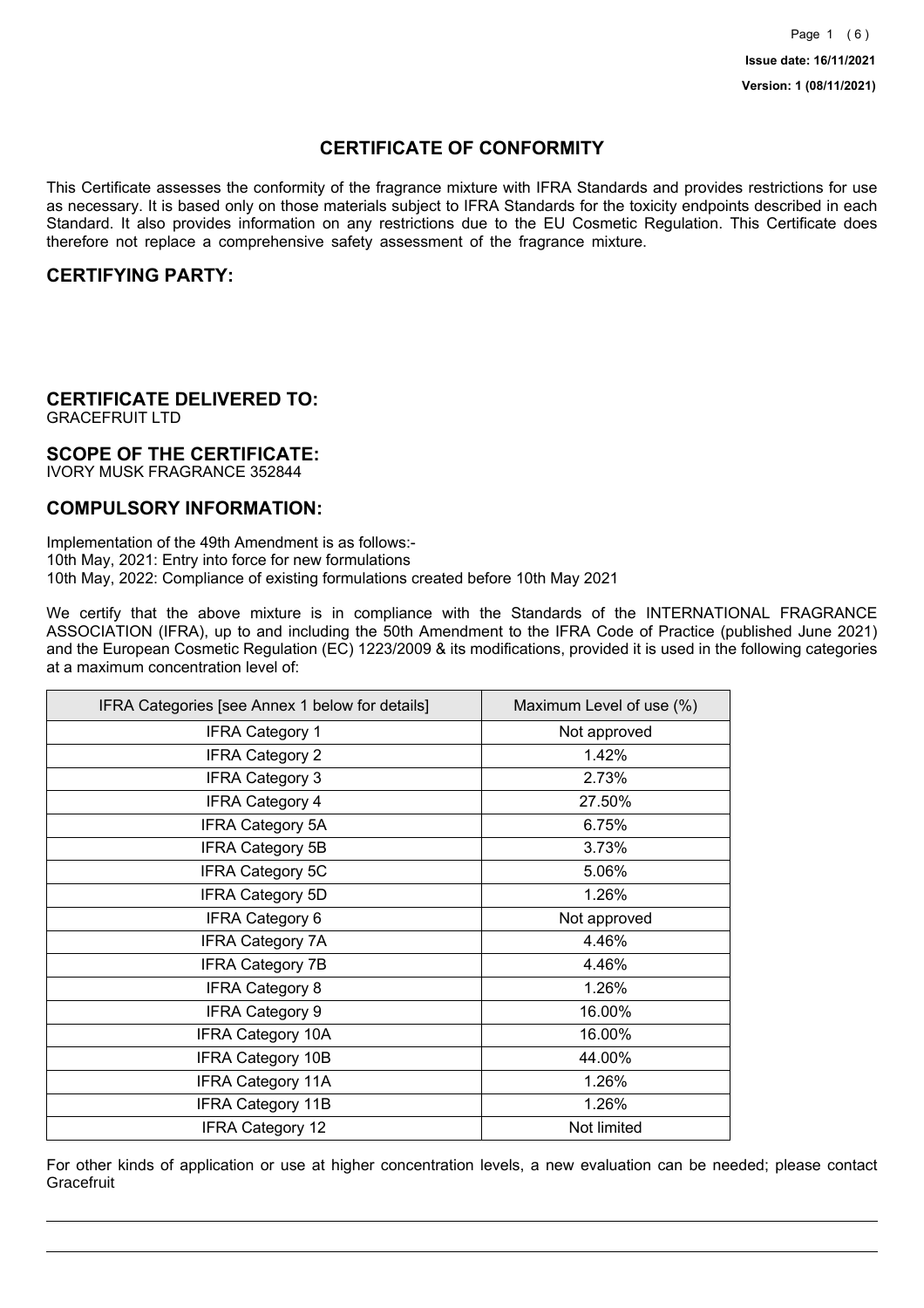## **EU COSMETIC INFORMATION:**

We certify that the above mixture is in compliance with the EU Cosmetic Regulation 1223/2009 and its amendments, provided it is used in the following applications at a maximum concentration level of:

| <b>Cosmetic Application</b>      | Maximum Level of use (%) |
|----------------------------------|--------------------------|
| Fine Fragrance                   | 5.00%                    |
| Eau de Toilette                  | 5.00%                    |
| Fragrancing cream                | 5.00%                    |
| Rinse off cosmetic products      | 5.00%                    |
| Other leave-on cosmetic products | 5.00%                    |
| Oral products                    | Not approved             |

Regulatory Affairs Department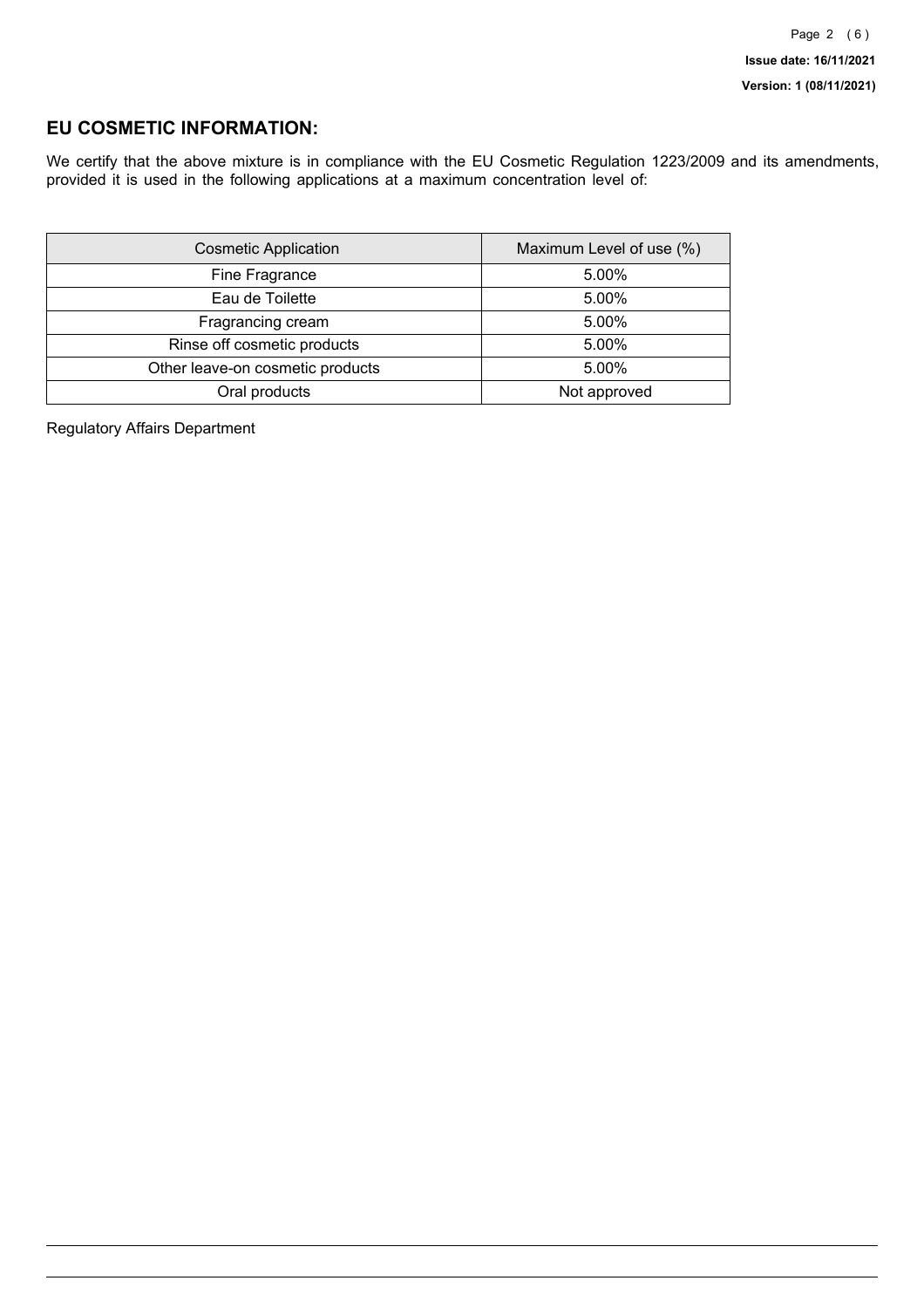### **ANNEX 1**

Below is an extract of information provided by IFRA in relation to types of application present in each IFRA Category. Additional information about IFRA Categories can be found in the Guidance to IFRA Standards, issued by IFRA.

| <b>IFRA Category</b>     | Product Type                                                                                                                                                                                                                                                                                                                                                                                                                                                                                                                                                                                                                                                                                                                                                                                                                                                                                                                                 |
|--------------------------|----------------------------------------------------------------------------------------------------------------------------------------------------------------------------------------------------------------------------------------------------------------------------------------------------------------------------------------------------------------------------------------------------------------------------------------------------------------------------------------------------------------------------------------------------------------------------------------------------------------------------------------------------------------------------------------------------------------------------------------------------------------------------------------------------------------------------------------------------------------------------------------------------------------------------------------------|
| IFRA Category 1          | Products applied to the lips: Lip products e.g. lipstick, lip balm; Childrens toys                                                                                                                                                                                                                                                                                                                                                                                                                                                                                                                                                                                                                                                                                                                                                                                                                                                           |
| <b>IFRA Category 2</b>   | Products applied to the axillae: Deodorant and antiperspirant products of all types; Body sprays/mists                                                                                                                                                                                                                                                                                                                                                                                                                                                                                                                                                                                                                                                                                                                                                                                                                                       |
| <b>IFRA Category 3</b>   | Products applied to the face/body using fingertips: Eye products e.g. eye make-up, eye moisturizer; Facial<br>make-up; Make-up remover; Nose pore strips; Wipes for face, neck, hands, body; Facial masks; Body<br>and face paint                                                                                                                                                                                                                                                                                                                                                                                                                                                                                                                                                                                                                                                                                                            |
| <b>IFRA Category 4</b>   | Products related to fine fragrance: Hydroalcoholic and non-hydroalcoholic fine fragrance of all types e.g.<br>Eau de Toilette, Parfum, Cologne, solid perfume, fragrancing cream, aftershaves of all types; Ingredients<br>of perfume and fragrance mixtures for cosmetic kits; Scent pads; Scent strips                                                                                                                                                                                                                                                                                                                                                                                                                                                                                                                                                                                                                                     |
| <b>IFRA Category 5A</b>  | Body lotion products applied to the body using the hands (palms), primarily leave on: Foot care products<br>e.g. creams, powders; Insect repellent for application to the skin; All powders and talc (excluding baby<br>powders and talc)                                                                                                                                                                                                                                                                                                                                                                                                                                                                                                                                                                                                                                                                                                    |
| IFRA Category 5B         | Face moisturizer products applied to the face using the hands (palms), primarily leave on: Facial toner;<br>Facial moisturizers and creams                                                                                                                                                                                                                                                                                                                                                                                                                                                                                                                                                                                                                                                                                                                                                                                                   |
| <b>IFRA Category 5C</b>  | Hand cream products applied to the hands using the hands (palms), primarily leave on: Hand cream; Nail<br>care products including cuticle creams; Hand sanitizers                                                                                                                                                                                                                                                                                                                                                                                                                                                                                                                                                                                                                                                                                                                                                                            |
| <b>IFRA Category 5D</b>  | Baby creams, baby oils and baby talc: Baby cream/lotion, baby oil, baby powders and talc                                                                                                                                                                                                                                                                                                                                                                                                                                                                                                                                                                                                                                                                                                                                                                                                                                                     |
| IFRA Category 6          | Products with oral and lip exposure: Toothpaste; Mouthwash, including breath sprays; Toothpowder,<br>strips, mouthwash tablets                                                                                                                                                                                                                                                                                                                                                                                                                                                                                                                                                                                                                                                                                                                                                                                                               |
| <b>IFRA Category 7A</b>  | Rinse-off products applied to the hair with some hand contact: Hair permanent or other hair chemical<br>treatments (rinse-off) e.g. relaxers, including rinse-off hair dyes                                                                                                                                                                                                                                                                                                                                                                                                                                                                                                                                                                                                                                                                                                                                                                  |
| <b>IFRA Category 7B</b>  | Leave-on products applied to the hair with some hand contact: Hair sprays of all types e.g. pumps,<br>aerosol sprays; Hair styling aids non sprays e.g. mousse, leave- on conditioners; Hair permanent or other<br>hair chemical treatments (leave-on) e.g. relaxers, including leave-on hair dyes; Shampoo - Dry (waterless<br>shampoo); Hair deodorizer                                                                                                                                                                                                                                                                                                                                                                                                                                                                                                                                                                                    |
| <b>IFRA Category 8</b>   | Products with significant anogenital exposure: Intimate wipes; Tampons; Baby wipes; Toilet paper (wet)                                                                                                                                                                                                                                                                                                                                                                                                                                                                                                                                                                                                                                                                                                                                                                                                                                       |
| IFRA Category 9          | Products with body and hand exposure, primarily rinse off: Bar soap; Liquid soap; Shampoo of all type;<br>Conditioner (rinse-off); Body washes and shower gels of all types; Baby wash, bath, shampoo; Bath gels,<br>foams, mousses, salts, oils and other products added to bathwater; Cleanser for face (rinse-off); Shaving<br>creams of all types e.g. stick, gels, foams; All depilatories (including facial) and waxes for mechanical hair<br>removal; Foot care products (feet are placed in a bath for soaking); Shampoos for pets                                                                                                                                                                                                                                                                                                                                                                                                   |
| <b>IFRA Category 10A</b> | Household care excluding aerosol / spray products: Hand wash laundry detergent; Laundry pre-treatment<br>of all types e.g. paste, sprays, sticks; Machine laundry detergents with skin contact e.g. liquids, powders;<br>Fabric softeners of all types including fabric softener sheets; Ironing water; Hand dishwashing detergent;<br>Hard surface cleaners of all types e.g. bathroom, kitchen cleansers, furniture polish; Toilet seat wipes;<br>Household cleaning products, other types including fabric cleaners, carpet cleaners, furniture polishes<br>sprays and wipes, stain removers, treatment products for textiles e.g. starch sprays; Floor wax; Dry<br>cleaning kits; Fragranced oil for lamp ring, reed diffusers, pot-pourri, liquid refills for air fresheners (non-<br>cartridge systems), etc.                                                                                                                          |
| <b>IFRA Category 10B</b> | Household aerosol/spray products: Animal sprays applied to animals; Air freshener sprays, manual,<br>including aerosol and pump; Aerosol/spray insecticides                                                                                                                                                                                                                                                                                                                                                                                                                                                                                                                                                                                                                                                                                                                                                                                  |
| <b>IFRA Category 11A</b> | Products with intended skin contact but minimal transfer of fragrance to skin from inert substrate without<br>UV exposure: Feminine hygiene conventional pads, liners, interlabial pads; Diapers (baby and adult);<br>Adult incontinence pant, pad; Toilet paper (dry)                                                                                                                                                                                                                                                                                                                                                                                                                                                                                                                                                                                                                                                                       |
| <b>IFRA Category 11B</b> | Products with intended skin contact but minimal transfer of fragrance to skin from inert substrate with<br>potential UV exposure: Tights with moisturizers; Scented socks, gloves; Facial tissues (dry tissues);<br>Napkins; Paper towels; Wheat bags; Facial masks (paper/protective) e.g. surgical masks not used as<br>medical device; Fertilizers, solid (pellet or powder)                                                                                                                                                                                                                                                                                                                                                                                                                                                                                                                                                              |
| <b>IFRA Category 12</b>  | Products not intended for direct skin contact, minimal or insignificant transfer to skin: Candles of all types;<br>Laundry detergents for machine wash with minimal skin contact (e.g. Liquid tabs, pods); Automated air<br>fresheners and fragrancing of all types e.g. concentrated aerosol with metered doses, plug-ins, electrical,<br>incense, liquid refills (cartridge); Air delivery systems; Cat litter; Cell phone cases; Deodorizers/maskers<br>not intended for skin contact e.g. fabric drying machine deodorizers, carpet powders; Fuels; Insecticides<br>e.g. mosquito coil, paper, electrical, for clothing, excluding aerosols/sprays; Joss sticks or incense sticks;<br>Dishwash detergent and deodorizers - for machine wash; Olfactive board games; Paints; Plastic articles<br>(excluding toys); Scratch and sniff; Scent pack; Scent delivery system (using dry air technology); Shoe<br>polishes; Rim blocks (Toilet) |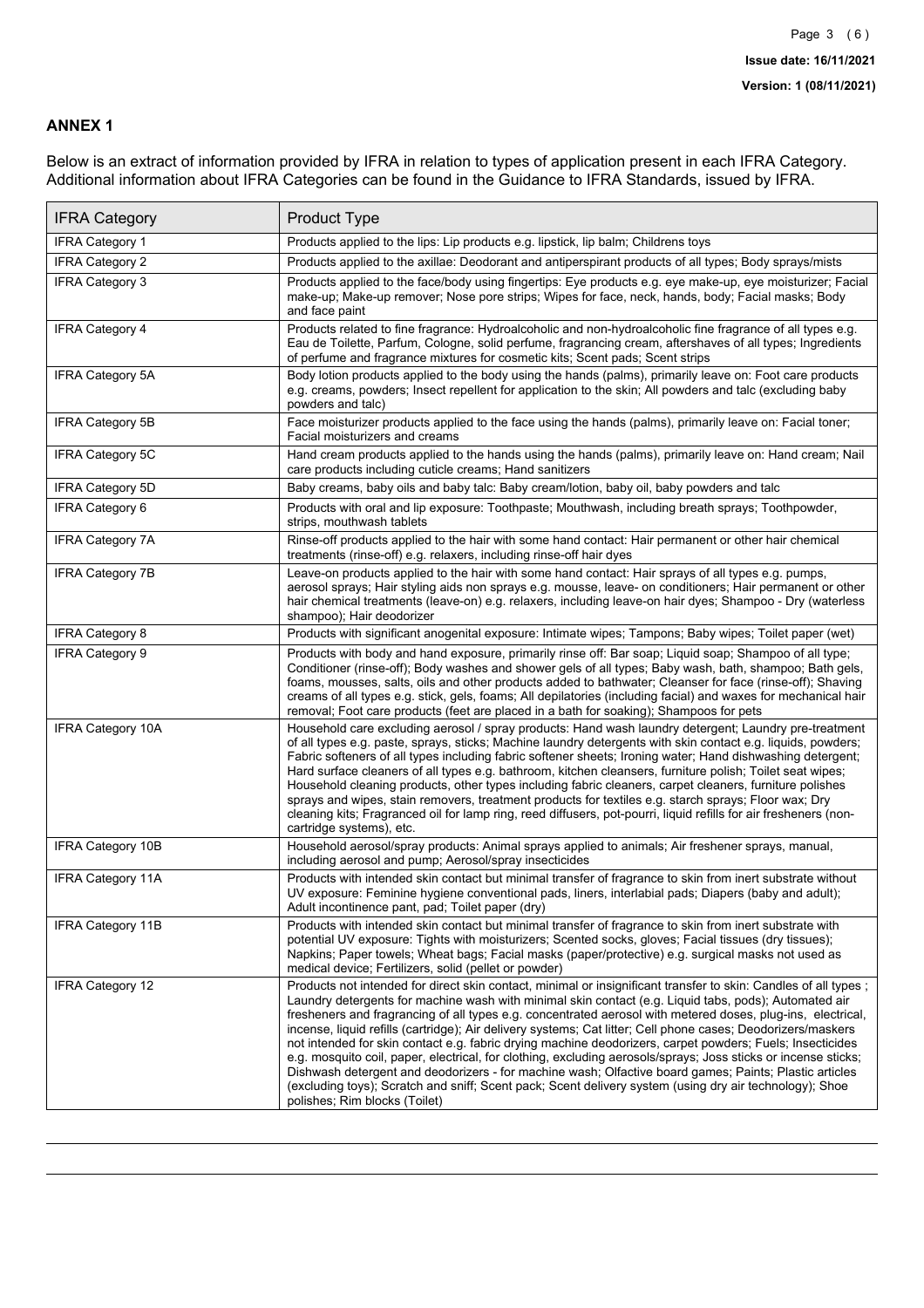## **IFRA CONFORMITY CERTIFICATE**

### **Customer: GRACEFRUIT LTD**

#### **Product: IVORY MUSK FRAGRANCE 352844**

We certify that the above item is in compliance with the Standards of the INTERNATIONAL FRAGRANCE ASSOCIATION (IFRA - 48th Amendment / published June 2015), provided it is used in the following classes at a maximum concentration level of:

| IFRA classes [see annex for detail] | Maximum level of use (%) |
|-------------------------------------|--------------------------|
| <b>IFRA Class 1 Limit</b>           | Not approved             |
| IFRA Class 2 Limit                  | 2.5%                     |
| <b>IFRA Class 3.A Limit</b>         | 5%                       |
| <b>IFRA Class 3.B Limit</b>         | 5%                       |
| IFRA Class 3.C Limit                | 5%                       |
| <b>IFRA Class 3.D Limit</b>         | 5%                       |
| IFRA Class 4.A Limit                | 5%                       |
| <b>IFRA Class 4.B Limit</b>         | 5%                       |
| <b>IFRA Class 4.C Limit</b>         | 5%                       |
| IFRA Class 4.D Limit                | 5%                       |
| <b>IFRA Class 5 Limit</b>           | 5%                       |
| <b>IFRA Class 6 Limit</b>           | Not approved             |
| <b>IFRA Class 7.A Limit</b>         | 5%                       |
| <b>IFRA Class 7.B Limit</b>         | 5%                       |
| IFRA Class 8.A Limit                | 5%                       |
| <b>IFRA Class 8.B Limit</b>         | 5%                       |
| <b>IFRA Class 9.A Limit</b>         | 5%                       |
| <b>IFRA Class 9.B Limit</b>         | 5%                       |
| IFRA Class 9.C Limit                | 5%                       |
| IFRA Class 10.A Limit               | 5%                       |
| <b>IFRA Class 10.B Limit</b>        | 5%                       |
| IFRA Class 11 Limit                 | 100%                     |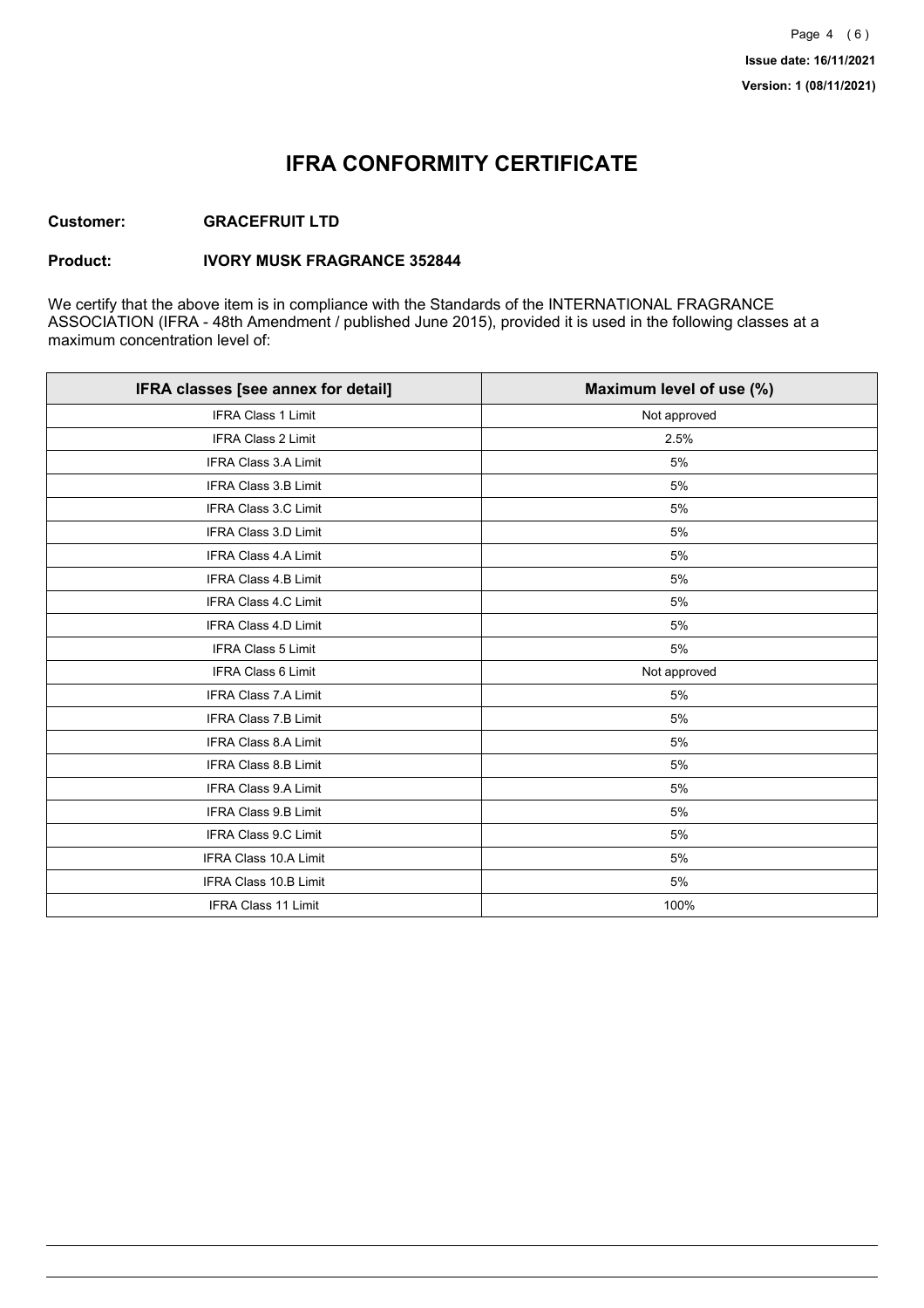# **IFRA CONFORMITY CERTIFICATE**

For other kinds of application or use at higher concentration levels, a new evaluation may be needed; please contact Gracefruit.

The IFRA Standards regarding use restrictions are based on safety assessments by the Panel of Experts of the RESEARCH INSTITUTE FOR FRAGRANCE MATERIALS (RIFM) and are enforced by the IFRA Scientific Committee.

Evaluation of individual Fragrance ingredients is made according to the safety standards contained in the relevant section of the IFRA Code of Practice.

It is the ultimate responsibility of our customer to ensure the safety of the final product (containing this fragrance) by further testing if need be.

**Regulatory Affairs Department**